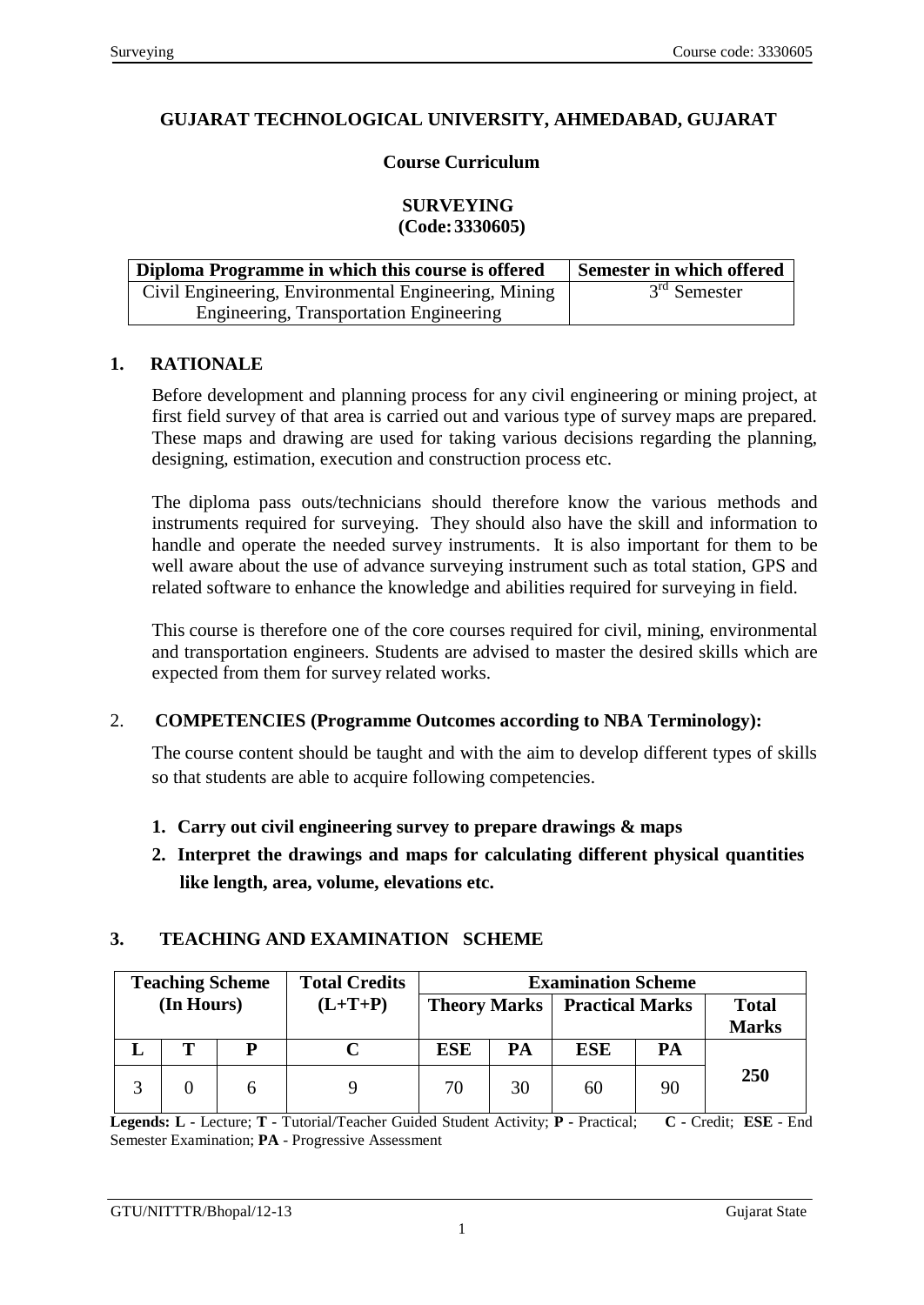# **4. COURSE DETAILS**

| Unit                | <b>Major Learning Outcomes</b><br>(Course Outcomes in<br><b>Cognitive Domain according</b><br>to NBA terminology) | <b>Topics and Sub-topics</b>                                 |  |  |
|---------------------|-------------------------------------------------------------------------------------------------------------------|--------------------------------------------------------------|--|--|
| Unit $-I$           | 1.a Explain the basics of                                                                                         | 1.1 Definitions                                              |  |  |
|                     | surveying.                                                                                                        | 1.2 Objective and uses of surveying                          |  |  |
| <b>Introduction</b> |                                                                                                                   | 1.3 Plain and Geodetic Survey                                |  |  |
| and Scale           | 1.b Apply various types of                                                                                        | 1.4 Classification of Survey                                 |  |  |
|                     | scale as per needs.                                                                                               | 1.5 Principals of Survey                                     |  |  |
|                     |                                                                                                                   | 1.6 Types of Scale and selection of scale                    |  |  |
|                     |                                                                                                                   | 1.7 Construction of diagonal scale                           |  |  |
| $Unit - II$         | 2.a Explain procedure for                                                                                         | 2.1 Introduction                                             |  |  |
|                     | linear measurements.                                                                                              | 2.2 Instruments used in chain survey                         |  |  |
| <b>Chain Survey</b> |                                                                                                                   | Metric Chain, Tapes, Arrow, Tapes,                           |  |  |
|                     | 2.b<br>Prepare drawing as per                                                                                     | Ranging rod, Offset rod, Open cross                          |  |  |
|                     | recorded measurements                                                                                             | staff, optical square                                        |  |  |
|                     | in the field book.                                                                                                | 2.3 Technical terms related with chain                       |  |  |
|                     |                                                                                                                   | survey Survey Station, Base line,                            |  |  |
|                     |                                                                                                                   | Check line, Tie line, Offset, Tie station                    |  |  |
|                     |                                                                                                                   | 2.4 Method of Chaining                                       |  |  |
|                     |                                                                                                                   | 2.5 Errors in length due to incorrect length                 |  |  |
|                     |                                                                                                                   | and related problems.                                        |  |  |
|                     |                                                                                                                   | 2.6 Obstacles in chaining                                    |  |  |
|                     |                                                                                                                   | 2.7 Ranging                                                  |  |  |
|                     |                                                                                                                   | -Direct Ranging & Indirect Ranging                           |  |  |
|                     |                                                                                                                   | 2.8 Types of offsets                                         |  |  |
|                     |                                                                                                                   | -Perpendicular & Oblique                                     |  |  |
|                     |                                                                                                                   | 2.9 Location Sketch of survey station and                    |  |  |
|                     |                                                                                                                   | running measurements of building.<br>2.10 Conventional Signs |  |  |
|                     |                                                                                                                   | 2.11 Recording of measurements in a field                    |  |  |
|                     |                                                                                                                   | book                                                         |  |  |
| Unit -<br>- III     | 3.a Explain procedure for                                                                                         | 3.1 Introduction                                             |  |  |
|                     | angular measurements.                                                                                             | Triangulation Survey &                                       |  |  |
| <b>Compass</b>      | 3.b Record bearing                                                                                                | Traversing                                                   |  |  |
| <b>Survey</b>       | accurately                                                                                                        | 3.2 Components of Prismatic Compass                          |  |  |
|                     |                                                                                                                   | 3.3 Functions of different parts of                          |  |  |
|                     | 3.c Prepare drawing as per                                                                                        | prismatic compass                                            |  |  |
|                     | recorded and corrected                                                                                            | 3.4 Differentiate Prismatic and Surveyor                     |  |  |
|                     | measurements of                                                                                                   | compass                                                      |  |  |
|                     | bearings with chain and                                                                                           | 3.5 Method to use Prismatic Compass                          |  |  |
|                     | compass survey                                                                                                    | 3.6 Technical Terms                                          |  |  |
|                     |                                                                                                                   | True Meridian & Bearing,<br>$\overline{\phantom{0}}$         |  |  |
|                     |                                                                                                                   | Magnetic Meridian & Bearing,                                 |  |  |
|                     |                                                                                                                   | Arbitrary Meridian & Bearing,                                |  |  |
|                     |                                                                                                                   | Dip of Magnetic needle<br>$\overline{\phantom{a}}$           |  |  |
|                     |                                                                                                                   | Declination,                                                 |  |  |
|                     |                                                                                                                   | Fore Bearing & Back Bearing                                  |  |  |
|                     |                                                                                                                   | 3.7 Whole Circle Bearing System and                          |  |  |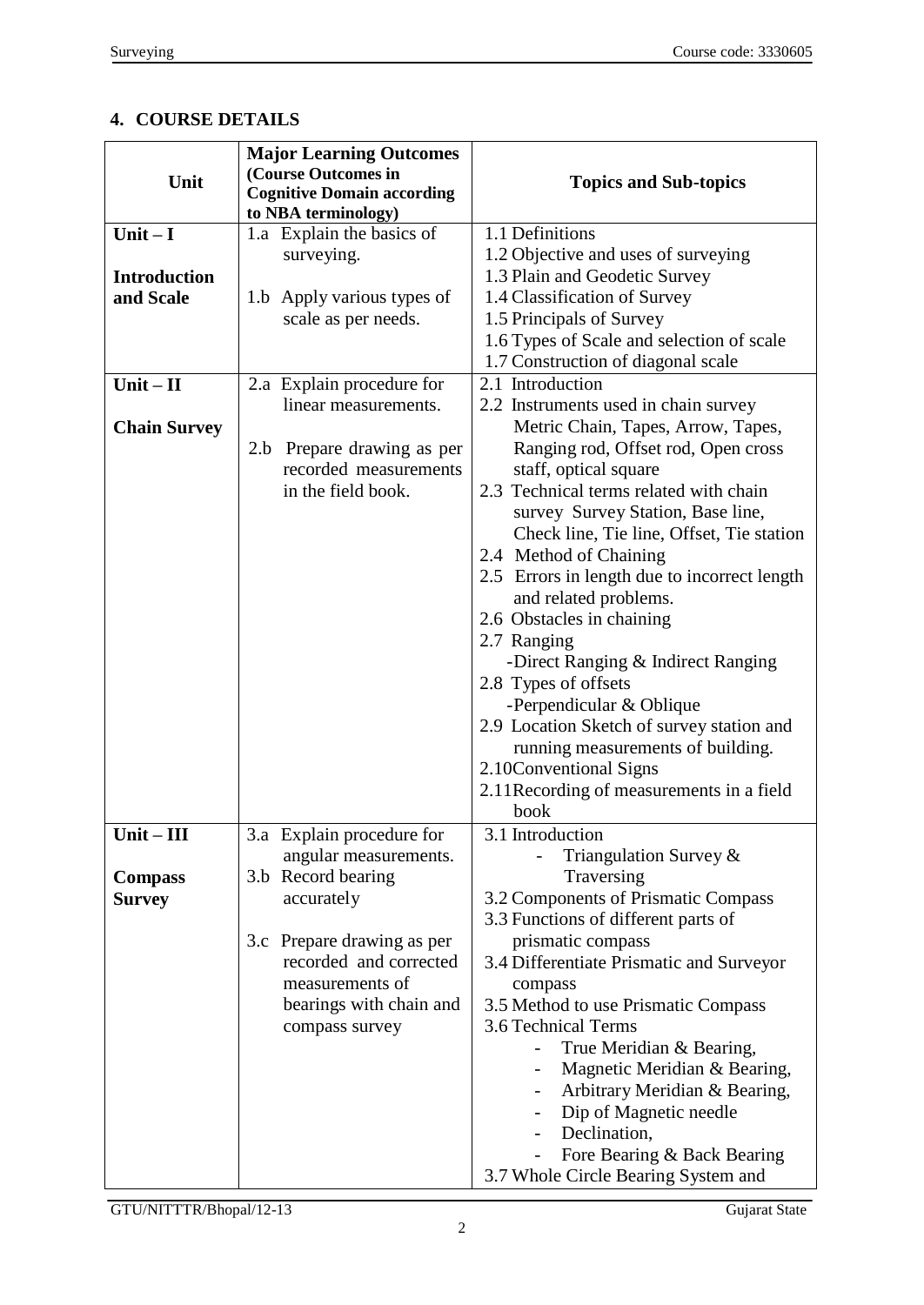| Unit             | <b>Major Learning Outcomes</b><br>(Course Outcomes in<br><b>Cognitive Domain according</b><br>to NBA terminology)     | <b>Topics and Sub-topics</b>                                                                                                                                                                                                                                                                                                     |
|------------------|-----------------------------------------------------------------------------------------------------------------------|----------------------------------------------------------------------------------------------------------------------------------------------------------------------------------------------------------------------------------------------------------------------------------------------------------------------------------|
|                  |                                                                                                                       | Reduced Bearing System & examples<br>on conversion of given bearing to<br>another bearing (from one form to<br>another)<br>3.8 Method of finding included angles<br>from bearings $&$ examples<br>3.9 Local attraction and Closing error with<br>relevant examples<br>3.10 Errors in compass survey and<br>elimination of errors |
| $Unit - IV$      | Explain different<br>4.a                                                                                              | 4.1 Introduction                                                                                                                                                                                                                                                                                                                 |
| <b>Levelling</b> | methods and their<br>procedure for<br>levelling.                                                                      | 4.2 Basic terminology related with<br>levelling<br>like Level surfarces, Horizontal &                                                                                                                                                                                                                                            |
|                  | Explain procedure for<br>4.b<br>using the instruments<br>and levelling staff and<br>entering level in<br>proper table | vertical surfaces, Datum, Bench Marks,<br>Reduced Level, Rise, Fall, Line of<br>collimation, Axis of Telescope, Axis of<br>bubble tube, Station, Back sight, Fore<br>sight, intermediate sight, Change point,                                                                                                                    |
|                  | Carryout corrections<br>4.c<br>for errors in levelling<br>records if any                                              | Height of instruments, Focusing ans<br>parallax, etc.<br>Types of Level<br>4.3                                                                                                                                                                                                                                                   |
|                  | Prepare contour maps<br>4.d<br>by calculating Reduce                                                                  | Dumpy Level, Tilting Level, Auto<br>Level, Digital Level                                                                                                                                                                                                                                                                         |
|                  | level as per data book.                                                                                               | 4.4 Components of Dumpy Level with neat<br>sketch                                                                                                                                                                                                                                                                                |
|                  |                                                                                                                       | 4.5 Types of Levelling Staffs<br>Self-reading staff & Target staff                                                                                                                                                                                                                                                               |
|                  |                                                                                                                       | 4.6 Temporary adjustment of Level<br>4.7 Classification of Levelling                                                                                                                                                                                                                                                             |
|                  |                                                                                                                       | Simple Levelling, Differential<br>Levelling, Fly Levelling, Profile<br>Levelling, Reciprocal Levelling<br>and Precise Levelling                                                                                                                                                                                                  |
|                  |                                                                                                                       | 4.8 Examples & methods of finding out the<br>R. L. in Level Book by H.I. Methods<br>and Rise & Fall Methods with<br>necessary check.                                                                                                                                                                                             |
|                  |                                                                                                                       | 4.9 Correction for Curvature and refraction<br>and related examples                                                                                                                                                                                                                                                              |
|                  |                                                                                                                       | 4.10 Errors in Levelling                                                                                                                                                                                                                                                                                                         |
|                  |                                                                                                                       | 4.11 Contour                                                                                                                                                                                                                                                                                                                     |
|                  |                                                                                                                       | 4.12 Uses of contours                                                                                                                                                                                                                                                                                                            |
|                  |                                                                                                                       | 4.13 Characteristics of contours<br>4.14 Methods of Contouring                                                                                                                                                                                                                                                                   |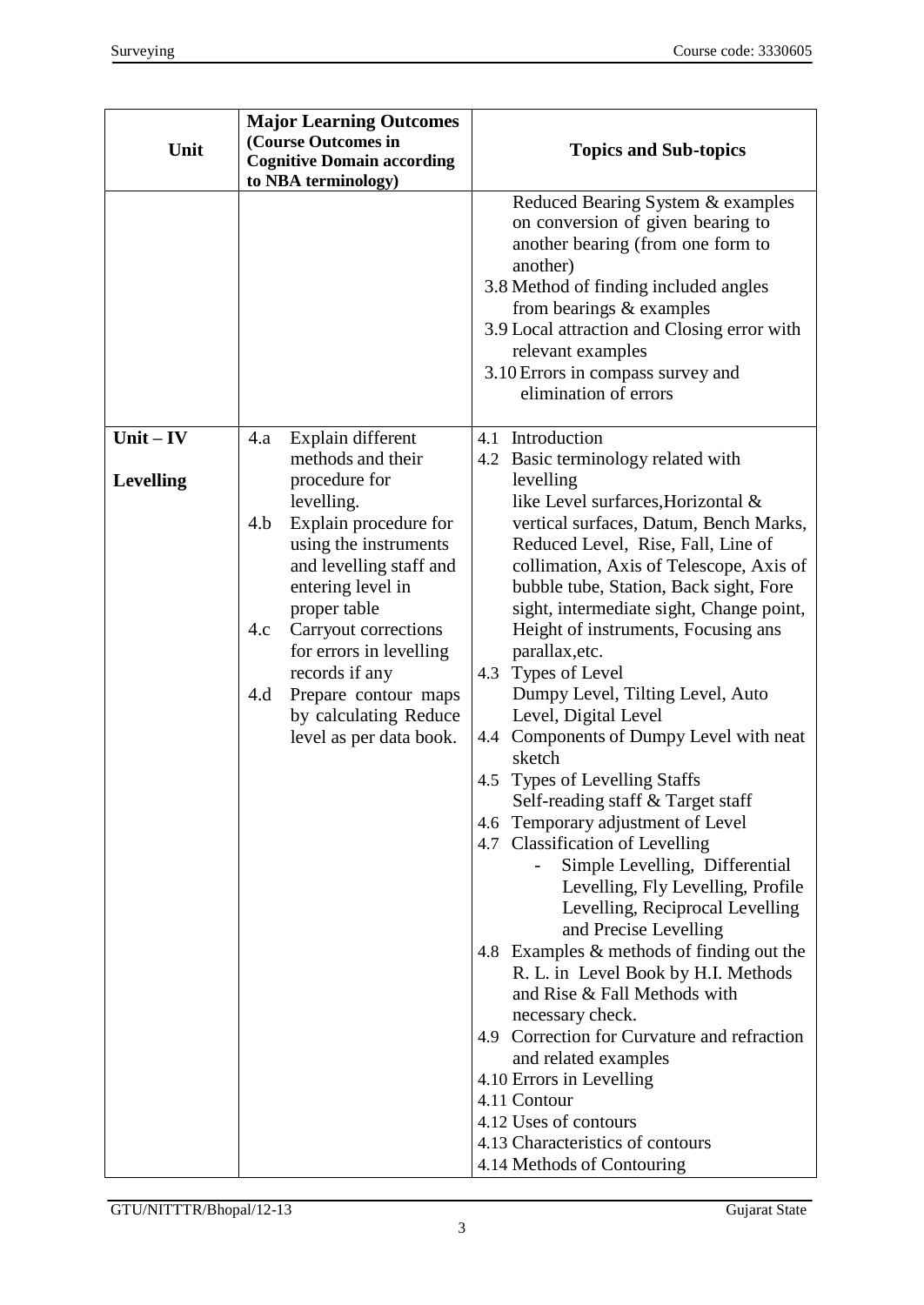| Unit                                                                                         | <b>Major Learning Outcomes</b><br>(Course Outcomes in<br><b>Cognitive Domain according</b><br>to NBA terminology)                                                     | <b>Topics and Sub-topics</b>                                                                                                                                                                                                                                                                                                                                                    |  |
|----------------------------------------------------------------------------------------------|-----------------------------------------------------------------------------------------------------------------------------------------------------------------------|---------------------------------------------------------------------------------------------------------------------------------------------------------------------------------------------------------------------------------------------------------------------------------------------------------------------------------------------------------------------------------|--|
|                                                                                              |                                                                                                                                                                       | 4.15 Interpolation of contours<br>4.16 Preparing drawing & estimation of<br>gradients<br>4.17 Calculation of capacity of reservoirs &<br>related examples                                                                                                                                                                                                                       |  |
| Unit $-$ V<br><b>Plane Table</b><br><b>Survey</b>                                            | 5.a Explain procedure for<br>plain table survey<br>5.b Prepare drawing as per<br>field conditions and<br>requirments.<br>5.c Find the areas from<br>prepared drawings | 5.1 Introduction to Plane Table surveying<br>5.2 Equipments and accessories of plane<br>table survey<br>5.3 Advantages and disadvantages of plane<br>table survey<br>5.4 Orientation of plane table survey<br>5.5 Methods of setting up plane table over<br>the station<br>5.6 Points to be kept in mind during plane<br>table surveying<br>5.7 Errors in plane table surveying |  |
| $Unit - VI$<br><b>Introduction</b><br>to Global<br><b>Positioning</b><br><b>System (GPS)</b> | 6.a Appreciate the<br>applications of GPS in<br>civil engineering                                                                                                     | 6.1 Introduction to GPS<br>6.2 Maps & types of digital map<br>6.3 Fundamentals of GPS<br>6.4 Uses of GPS<br>6.5 GPS Receivers (Hand Held GPS<br>Receivers)<br>6.6 Field procedures of GPS<br>6.7 Observations and applications in Civil<br>Engineering                                                                                                                          |  |

# **5. SUGGESTED SPECIFICATION TABLE WITH HOURS & MARKS (THEORY)**

| Unit           | <b>Unit Title</b>         |                 | <b>Distribution of Theory Marks</b> |              |       |              |
|----------------|---------------------------|-----------------|-------------------------------------|--------------|-------|--------------|
|                |                           | <b>Teaching</b> | R                                   |              | A     | <b>Total</b> |
|                |                           | <b>Hours</b>    | <b>Level</b>                        | <b>Level</b> | Level | <b>Marks</b> |
|                | Introduction and Scale    | 04              | 00                                  | 04           | 03    | 07           |
| $\overline{2}$ | Chain Survey              | 06              | 02                                  | 02           | 06    | 10           |
| 3              | <b>Compass Survey</b>     | 08              | 04                                  | 04           | 06    | 14           |
| 4              | Levelling                 | 14              | 04                                  | 10           | 12    | 26           |
| 5              | <b>Plane Table Survey</b> | 06              | 03                                  | 03           | 03    | 09           |
| 6              | Introduction to Global    | 04              | 02                                  | 02           | 00    | 04           |
|                | Positioning System        |                 |                                     |              |       |              |
|                | (GPS)                     |                 |                                     |              |       |              |
| <b>Total</b>   |                           | 42              | 15                                  | 25           | 30    | 70           |

Legends: R = Remember; U = Understand; A = Apply and above levels (Bloom's revised taxonomy)

**Note:** This specification table shall be treated as a general guideline for students and teachers. The actual distribution of marks in the question paper may vary slightly from above table.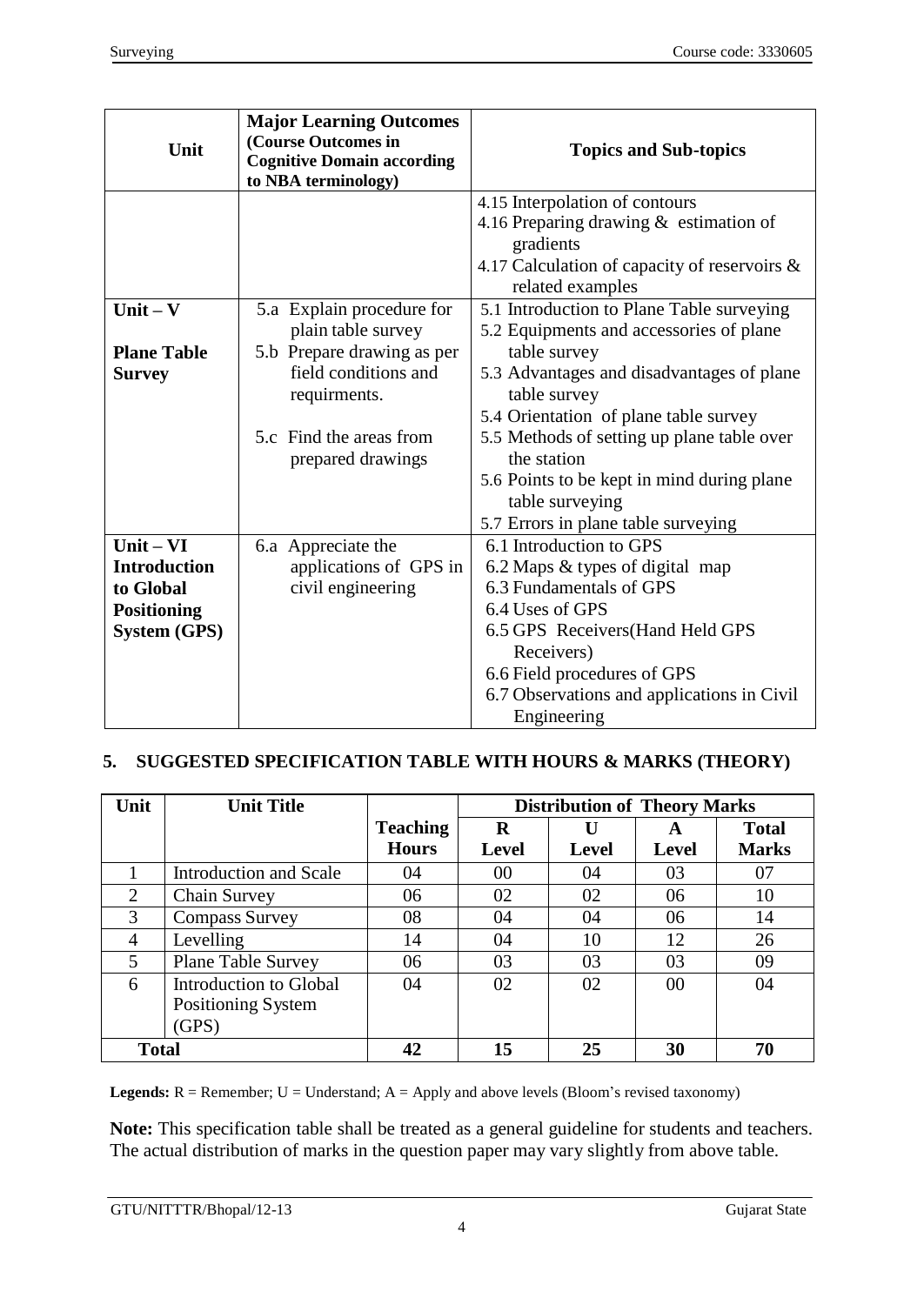## **6. SUGGESTED LIST OF EXERCISES/PRACTICAL**

The practical/exercises should be properly designed and implemented with an attempt to develop different types of practical skills **(Course Outcomes in psychomotor and affective domain)** so that students are able to acquire the competencies (Programme outcomes). Following is the list of practical exercises for guidance.

**Note**: Here only course outcomes in psychomotor domain are listed as practical/exercises. However, if these practical/exercises are completed appropriately, they would also lead to development of **Programme Outcomes/Course Outcomes in affective domain** as given in a common list at the beginning of curriculum document for this programme. Faculty should refer to that common list and should ensure that students also acquire those programme outcomes/course outcomes related to affective domain.

| Unit No.                 | <b>Practical/Exercise (Course Outcomes in Psychomotor Domain</b><br>according to NBA terminology)                                                               |                   | Approx. Hrs.<br><b>Required</b> |  |
|--------------------------|-----------------------------------------------------------------------------------------------------------------------------------------------------------------|-------------------|---------------------------------|--|
|                          |                                                                                                                                                                 | For<br>lab./Field | For<br>Project                  |  |
|                          | Perform ranging and chaining operations in different field conditions.                                                                                          | 04                |                                 |  |
|                          | Perform chaining and ranging where different types of obstructions<br>are present.                                                                              | 04                |                                 |  |
|                          | Take offsets (Perpendicular and Oblique) in different filed<br>conditions.                                                                                      | 04                |                                 |  |
| <b>II</b> and <b>III</b> | Perform temporary adjustments of Prismatic Compass                                                                                                              | 04                |                                 |  |
|                          | Determine bearings of different survey lines by using Prismatic<br>Compass                                                                                      | 04                |                                 |  |
|                          | Determine included angles from measured bearings.                                                                                                               | 04                |                                 |  |
|                          | Project in chain, tape and compass Survey: survey the given area<br>/field and prepare the drawing sheet<br><b>Minimum Five Station</b>                         |                   | 08                              |  |
|                          | Perform temporary adjustments of Level                                                                                                                          | 04                |                                 |  |
|                          | Take and record the level reading in the level book                                                                                                             | 04                |                                 |  |
| IV                       | Determine Reduced level using both methods by applying checks                                                                                                   | 04                |                                 |  |
|                          | Carry out fly levelling in different field conditions.                                                                                                          | 04                |                                 |  |
|                          | Carry out profile levelling in different field conditions                                                                                                       | 04                |                                 |  |
|                          | Project in Profile Levelling: Carry out the levelling survey on an<br>undulated ground and prepare the drawing sheet (minimum area<br>under survey 100m X 60 m) |                   | 12                              |  |
|                          | Set plane table by different orientation methods on given survey<br>station                                                                                     | 04                |                                 |  |
| $\mathbf{V}$             | Project in Plane Table Survey:<br>Prepare map of open vacant land (min 1000 sq.m) using any<br>plane table method                                               |                   | 12                              |  |
| VI                       | Demonstrate use of Global Positioning System (GPS)                                                                                                              | 04                |                                 |  |
|                          | Total(84)                                                                                                                                                       | 52                | 32                              |  |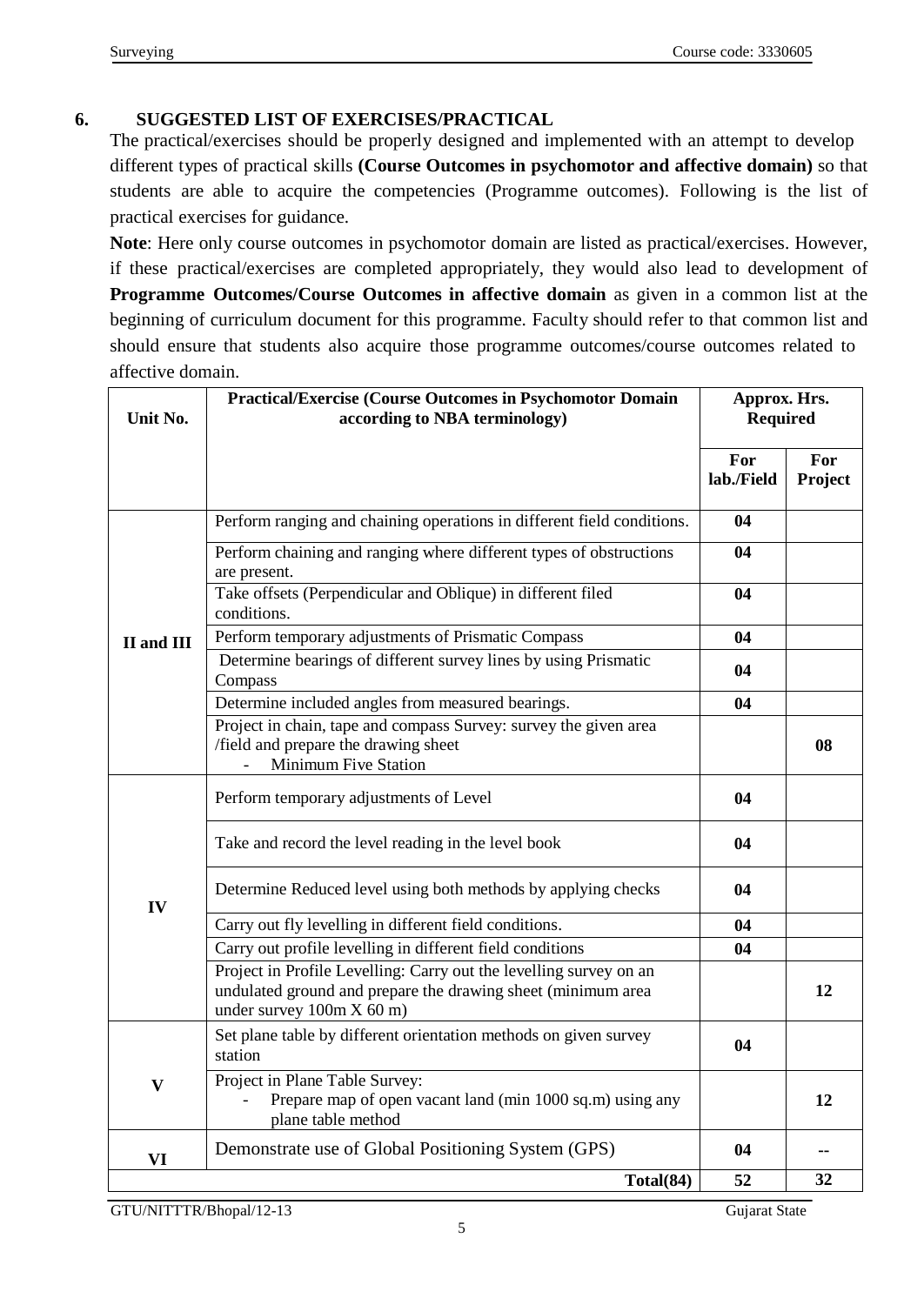# **7. SUGGESTED LIST OF STUDENT ACTIVITIES**

Following is the list of proposed student activities like: Course/topic based seminars, internet based assignments, teacher guided self learning activities, internet based assignments, teacher guided self learning activities, course/library/internet/lab based mini-projects etc. These could be individual or groupbased.

| Unit No. | <b>Student Activities</b>                                          |  |
|----------|--------------------------------------------------------------------|--|
|          | Prepare a list of tools and equipment used in chain and Tap survey |  |
| П        | Interpret the old map/drawing prepared using compass survey        |  |
| Ш        | Practice for temporary adjustment of Level                         |  |
| IV       | Read and interpret the old field book data of fly levelling survey |  |
|          | Handle the GPS under supervision of teachers                       |  |

### **8. SPECIAL INSTRUCTIONAL STRATEGIES (If Any)**

- a. Lecture cum demonstration of handy tools of surveying
- b. Field demonstration
- c. Hands on experience
- d. Case study of old survey maps and contours

### 9. **SUGGESTED LEARNING RESOURCES**

### **A. List of Books:**

| S. No.         | <b>Title of Books</b>                 | <b>Author</b>                                | <b>Publication</b>              |  |  |
|----------------|---------------------------------------|----------------------------------------------|---------------------------------|--|--|
| 1              | Surveying and levelling Vol-I         | T. P. Kanetkar & S.                          | Puna Vidyarthi Griha            |  |  |
|                |                                       | V. Kulkarni                                  | Prakashan                       |  |  |
| $\overline{2}$ | Surveying and Levelling Vol-I         | Dr. B. C. Punmia                             | Laxmi Publications Pvt.         |  |  |
|                |                                       |                                              | Ltd.                            |  |  |
| $\overline{4}$ | Surveying and Levelling Vol-I         | Hussain & Nagrani                            | S. Chand New Delhi              |  |  |
| 5              | Surveying                             | Mimi Das Saikia                              | PHI Learning Pvt. Ltd           |  |  |
| 6              | <b>Fundamentals of Surveying</b>      | S. K. Roy                                    | PHI Learning Pvt. Ltd           |  |  |
| 7              | CD Programme on GPS and<br><b>GIS</b> | Learning Materials<br>Development<br>Project | NITTTR,<br>Taramani,<br>Chennai |  |  |

### **B. List of Major Equipment/Materials:**

- i. Metric Chain, Tapes, Open Cross staff, Optical Square, Prismatic Compass,Surveyor's
- ii. Compass, Dumpy Level, Tilting Level, Auto Level, Levelling Staff, Target Staff, Plane Table And its accessories, GPS, other misc. equipments, etc.

### **C. List of Software/Learning Websites**

- i. [www.Autodesk.com](http://www.autodesk.com/)
- ii. [www.drawingnow.com](http://www.drawingnow.com/)
- iii. [www.learn-to-draw.com](http://www.learn-to-draw.com/)